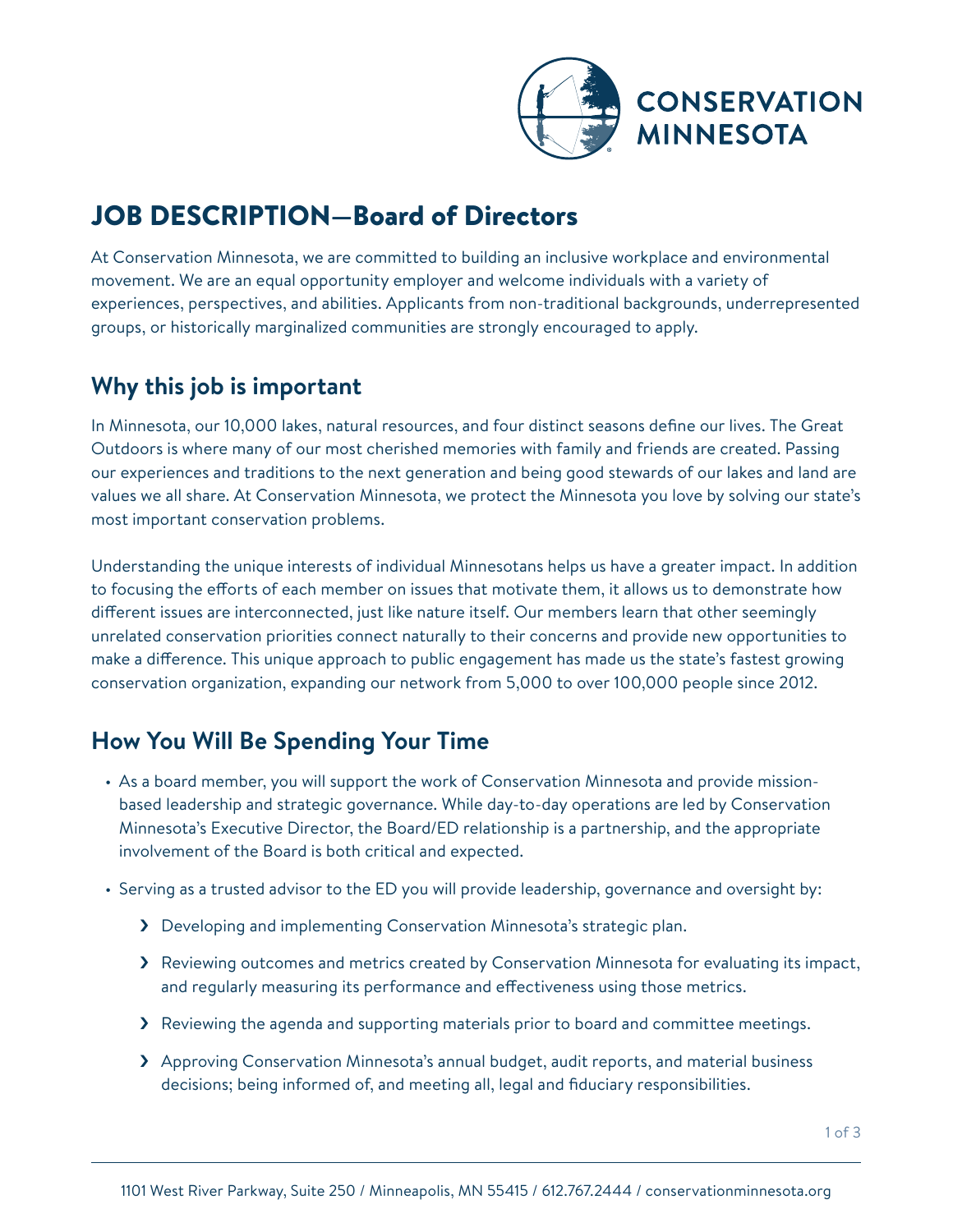- > Approving and supporting Conservation Minnesota's annual policy agenda.
- › Contributing to an annual performance evaluation of the ED.
- > Assisting the ED and Board Chair in identifying and recruiting other Board Members and strategic partners.
- > Serving on committees or task forces and taking on special assignments.
- > Representing Conservation Minnesota to stakeholders; acting as an ambassador for the organization in both fundraising and political/policy related matters.
- Conservation Minnesota Board Members will consider Conservation Minnesota a philanthropic priority and make annual gifts that reflect that priority. So that Conservation Minnesota can credibly solicit contributions from foundations, organizations, and individuals, we strive to have 100 percent of Board Members make an annual contribution that is commensurate with their capacity.
- Additionally, Conservation Minnesota Board Members will support the fundraising and philanthropic activities of the organization by identifying, introducing, cultivating, and stewarding possible donors to the organization.
- As an advocate of the organization and its mission, you will support the policy agenda and approach once approved, and contribute to the attainment of Conservation Minnesota's goals through appropriate organization, advocacy and political activity.
- As a board member, you will serve a three-year term and be eligible for re-appointment for up to two additional terms. Board meetings are 2 hours long and held bi-monthly. Committee meetings are typically shorter in duration and will be held in coordination with the full board meetings. There are occasional board retreats and member appreciation events throughout the year.

### **The values that will guide your work**

Conservation Minnesota's growth and success are powered by these Core Organizational Values:

#### **• Listening First & Building Trust**

We start our relationships by trying to understand the goals and concerns of others. By both listening and reflecting what we learn in our actions, we build the kind of trusting relationships that power long term and successful partnerships with constituents, organizations, leaders and each other. This particularly applies to those who may not identify as part of the traditional environmental community.

#### **• Common Ground**

Our work is focused on protecting the natural resources that all people rely on. We work to bring people together across difference to build community and find actionable solutions. We are powered by optimism instead of fear.